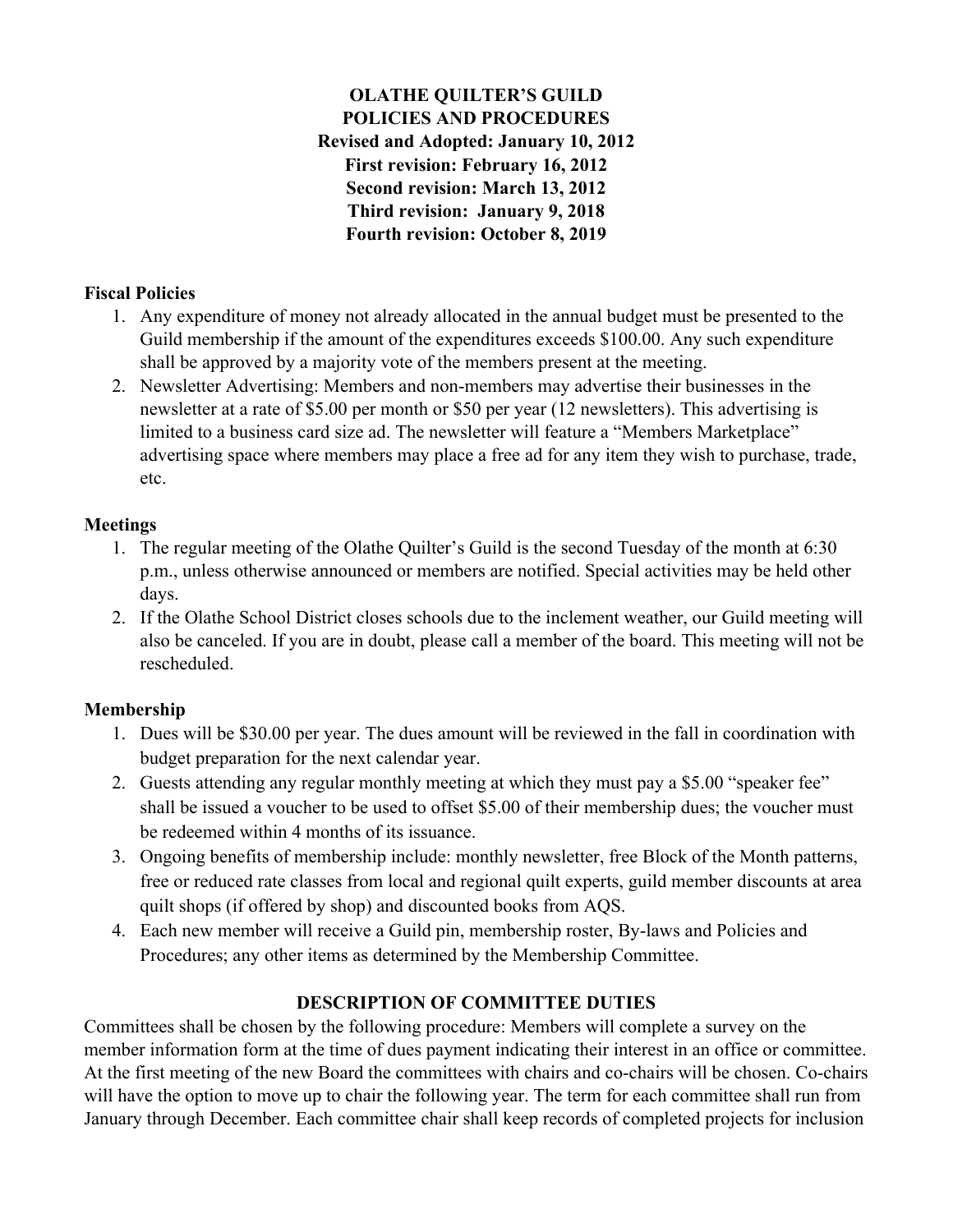in the historian's record. Each committee chair will also hand down to the next year's committee any information that will be of help or interest for future reference.

**Program:** The Program Chair and Program Chair Elect (committee) shall plan a schedule of twelve programs and/or workshops beginning with the January meeting of the following year through the December meeting of the same year. The programs should relate to quilting and must be approved by the Executive Board. A survey for program ideas shall be part of the membership information sheet distributed in the January newsletter and available from the membership committee at the time of membership renewal/initiation. These ideas will be turned over to the incoming Program Chair. The program committee will contact other guilds for the opportunities to share speakers. The committee will distribute program information to the Newsletter Chairperson for publication in a program guide and the monthly newsletter. They will operate within a budget established by the Executive Board. The Budget may only be exceeded by a majority vote of the general membership. The committee is responsible for travel and accommodations of guest speakers and a member of the committee will introduce our guest speaker and program.

The Program Chair may schedule featured speakers or other presenters for workshops to provide quilting related educational opportunities for Guild members. All monies related to such workshops shall be handled by the OQG Treasurer. Workshop costs shall include the Instructor/Presenter, facility, all expenses related to travel (when necessary) and any teacher provided materials. Workshop costs shall be paid for by the attendees, in the form of **non-refundable** registration fees.

Payment of the workshop fee guarantees a registration reservation for the workshop. **Workshop fees will not be refunded if a member is unable to attend**. If a member cannot attend and finds a replacement, the replacement must be reported to the Program Chair to maintain an accurate student count.

To ensure that scheduled workshops are held, guests of OQG members or members of other local guilds may attend the workshop, however OQG members have priority. The OQG, at the discretion of the Program Chair, may pay for one (1) un-registered space in a workshop, if necessary, for the workshop to be held. This amount shall not be more than the regular attendee fee.

If a scheduled workshop is cancelled for any reason, registration fees will be refunded by the OQG Treasurer.

If all slots in the workshop are filled and there is still interest from Members, the Vice President Program Chair shall keep a "waiting" list. If the waiting list has enough names to hold another workshop, every effort will be made to schedule an additional workshop.

**Ways and Means:** Shall plan a minimum of one money-making project per year. The funds of this project shall go to the general fund. By March, the Committee shall present to the Executive Board a summary of ideas, including a description of expenses for materials, time required, and skills necessary for each. Ideas approved by the Executive Board will be presented to the general membership for selection by a majority vote. The Ways and Means Committee will distribute instructions and any materials and will oversee the project to completion. All Guild members will be encouraged to participate in these projects.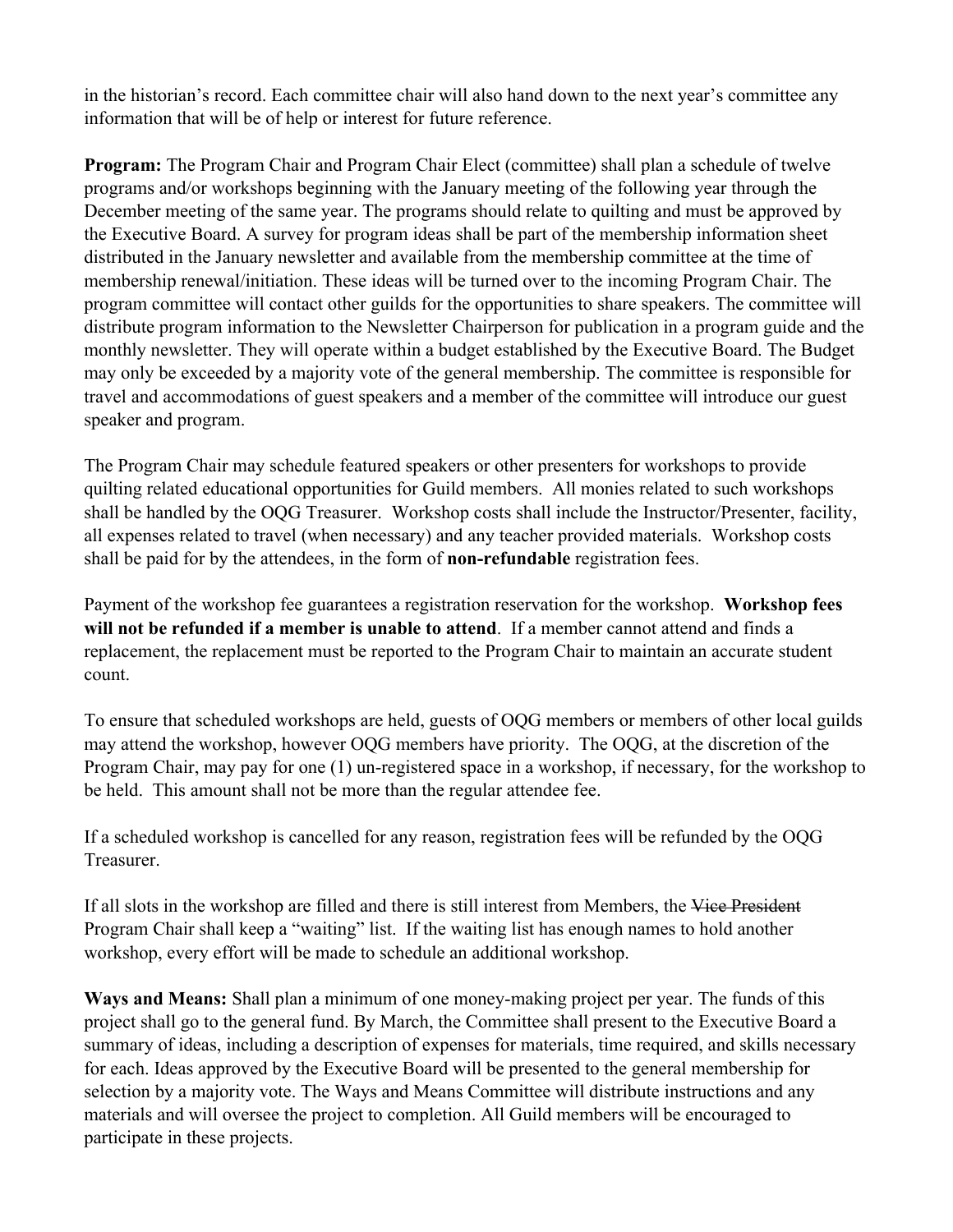**Nominating:** The current President and at least two members shall present a slate of candidates to serve as officers for the next fiscal year. This committee will seek volunteers at the August meeting and announce the slate of candidates in the September newsletter. Officers shall be elected by a majority vote of the general membership (in attendance or by proxy vote) at the October meeting on the slate presented by the committee and any nominations received from the floor. Consent for any nomination, whether made by the Nominating Committee or any member nomination made from the floor, shall have been obtained before that nomination may be accepted.

**Audit:** The outgoing and incoming President, current Advisor, and Treasurer shall be the Audit committee. The annual financial audit shall take place after the last meeting of the year and before the installation of the new officers in January.

**Special Events:** The chair or co-chairs will lead this group to handle arrangements for the 'special events' of our guild. Members will be needed to share responsibilities and support this committee. Duties may include helping and entertaining speakers, refreshments, decorations, cleanup, and other required tasks to handle events (i.e. picnic, holiday dinner, etc.).

**Challenge Project:** Shall consist of a chair, co-chair, and committee to select from surveys a challenge project and materials. They will announce the project to the membership at a Spring meeting and document the challenge project in the next newsletter following the presentation. This committee shall be responsible for displaying the finished projects at a designated meeting in the fall. Dates for presentation and showing of Challenge projects may require coordination with the Program Committee and the Executive Board to fit the Guild calendar. Members shall be allowed sufficient time to complete challenge projects.

**Quilt Show:** (In the event we hold a quilt show) Shall consist of a chair, co-chair, and committee to select the location of the next quilt show (location subject to Executive Board approval) and coordinate all facets orchestrating the current Guild show. Any and all decisions regarding the layout of the show will be left to the discretion of the chair. There will be no children, no food, and no smoking at the quilt show set up. The chair shall attend Executive Board meetings as requested before the quilt show to report committee activities and plans. The chair will also attend the board meeting immediately following the quilt show. A survey shall be presented to the membership following the quilt show for feedback.

**Mini-Quilt Auction:** (In the event we hold a mini-quilt auction) Shall consist of chair, co-chair, and committee to oversee selection of charities, collection of mini-quilts and production of the auction. They shall collect suggestions from the membership of charities at least six (6) months prior to the quilt show, narrow the choices to no more than six and publish each charity's mission statement and funding sources in the Guild newsletter distributed two months prior to the Quilt Show. They shall conduct a guild vote by ballot at the meeting two months prior to the Quilt Show. The committee shall be responsible for collecting monies and submitting the funds to the treasurer for distribution of proceeds to selected charities.

**Membership:** Shall consist of the chair and committee members. Duties of this committee include supporting the chair in collecting membership information forms, updating the membership roster, and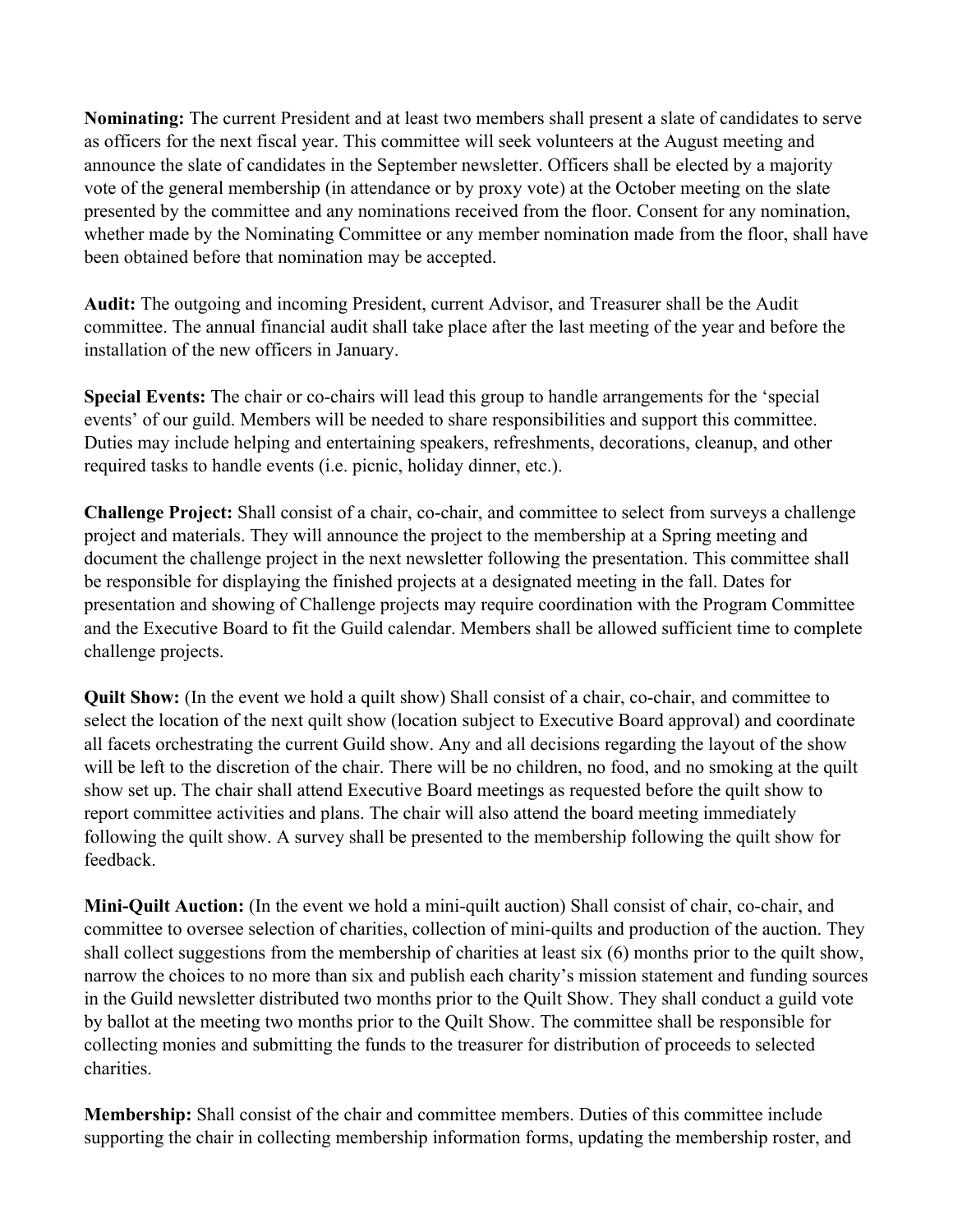collecting dues. In addition, members will greet new members, provide them with a gift bag containing the membership roster and other guild information, and will find a member with whom the new member can sit during their first meeting. To ensure that membership business can be conducted at every meeting the chair shall delegate his/her responsibilities to a committee member in his/her absence.

**Welcome Table:** Shall consist of a chair, co-chair and committee. Members of this committee set up and man the Welcome Table. The duties/responsibilities include name tags, sign-up sheets, extra newsletters, handouts, etc. They are also responsible for introducing the guest to a Guild member who can assist them and answer their questions. The committee is responsible for purchasing and distributing the monthly door prize. They will report at each meeting the number of members and guests present. They shall collect a \$5.00 fee from guests who attend any Guild meeting with a speaker; the money will be forwarded to the Treasurer.

**President's Quilt:** Shall consist of chair, co-chair, and committee to collect and straighten blocks which are brought to the designated meeting to give to the President at the last meeting of the year. The committee will be responsible for the assembly of quilt blocks into a quilt top for the second year President. Materials to be paid for out of treasury (the cost not to exceed \$1.00 per member each year).

**Outreach/Education:** Shall consist of chair, co-chair and committee to coordinate the presentation or hosting of events to support the community in the area of quilt education. Volunteers from the general membership will be encouraged to support these functions. Requests for Guild support of community education should be forwarded to the committee chair. The chairperson shall attend Executive Board meetings as needed to report committee activities and plans.

**Charity Committee:** Shall consist of a chair, co-chair and committee members. The coordinator will attend Board meetings, when needed, and submit information to the newsletter editor and public relations officer. The committee will be responsible to identify potential charities, present a list to the membership for a vote, organize projects for the selected charity (or charities) and be responsible for the collection, storage and delivery of projects to the chosen charity (or charities).

**Block of the Month:** Shall consist of a chair, co-chair and committee. They will be responsible for selecting a theme and the patterns to be distributed through the newsletter monthly, including templates and/or rotary cutting instructions. The committee will also be responsible for introducing the year's theme at the first meeting of the year. The committee will select a date for finished projects to be displayed.

**Opportunity Quilt Committee:** The Opportunity Quilt serves to raise general funds for the guild. Committee members shall consist of a chair, co-chair and committee. The members are responsible for choosing a quilt design, providing directions and materials to the guild members who wish to participate in construction of the quilt, and generally overseeing completion of the quilt. This committee shall convene for the time necessary to complete the construction of the quilt, not to exceed two years. A budget for the Opportunity Quilt shall be submitted to the Board for approval. The committee is charged with the responsibility of ticket sales. The date for drawing the winning ticket shall be decided by the Board and the Opportunity Quilt Committee.